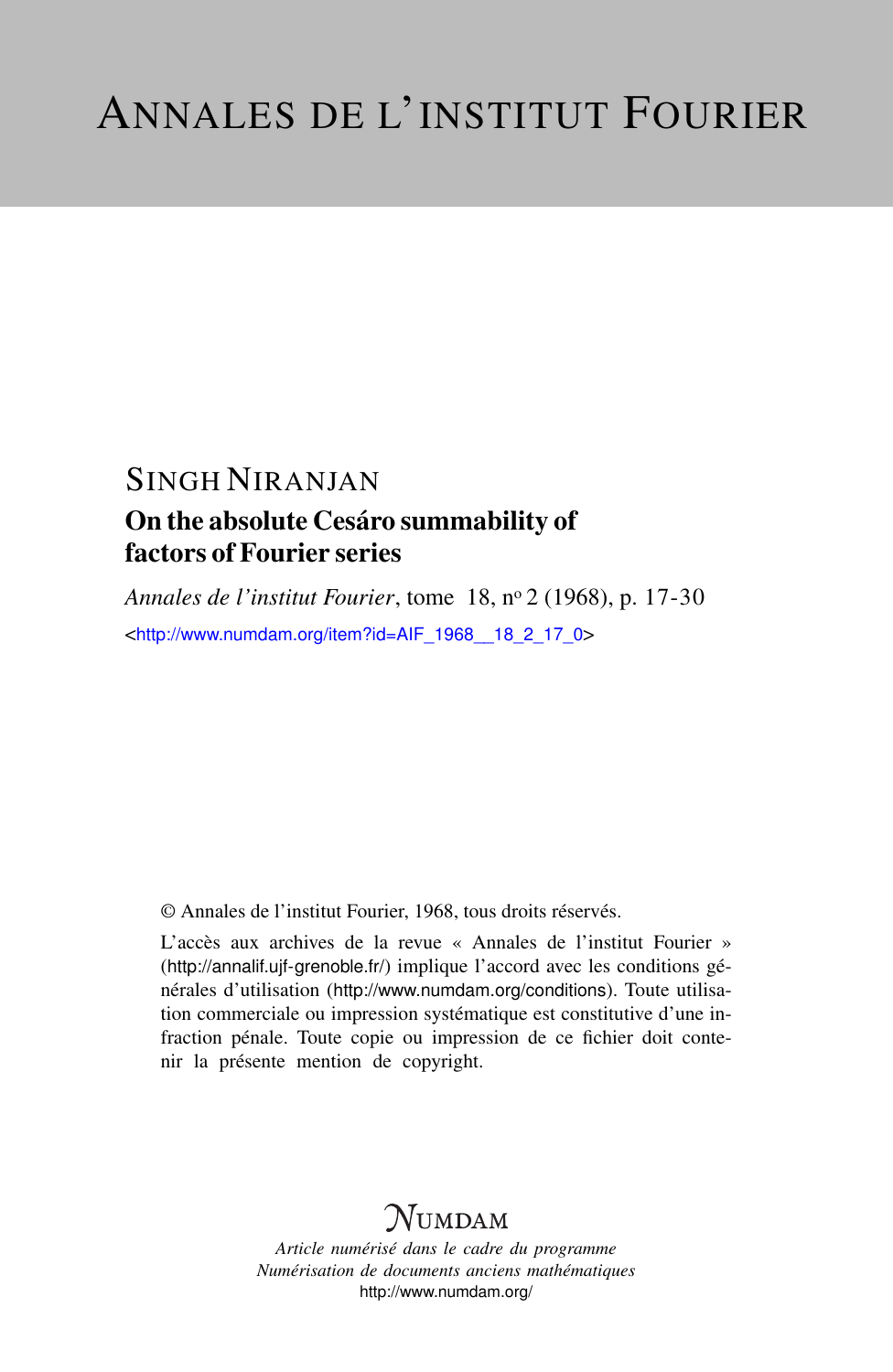## ON THE ABSOLUTE CESARO SUMMABILITY FACTORS OF FOURIER SERIES (\*)

### **by** NIRANJAN **SINGH**

**1.1.** DEFINITIONS.  $-$  Let  $\Sigma a_n$  be a given infinite series *with*  $S_n$  *as its n* — *th partial sum. The series*  $\sum a_n$  *is said to be absolutely summable*  $(C, \alpha)$ , *or summable*  $|C, \alpha|$ , *if the sequence*  $\{\sigma_n^a\}$  *is of bounded variation, that is* 

$$
\sum_{n} |\sigma_n^{\alpha}-\sigma_{n-1}^{\alpha}|<\infty,
$$

where  $\{\sigma_n^{\alpha}\}\$  is the  $n - th$  Cesaro mean of order  $\alpha, \alpha > -1$ , *of the sequence*  $\{S_n\}.$ 

If  ${t^a_n}$  be the  $n - th$  Cesaro mean of order  $\alpha$  of the sequence  $\{na_n\}$ , then we have the following identity [6].<br> $t^{\alpha}_n = n(\sigma^{\alpha}_n - \sigma^{\alpha}_{n-1}).$ 

$$
t_n^{\alpha}=n(\sigma_n^{\alpha}-\sigma_{n-1}^{\alpha}).
$$

For any sequence  ${u_n}$ , we write

$$
\Delta u_n = u_n - u_{n+1}
$$

and

$$
\sum_{n=0}^{r} u_n = \sum_{p=0}^{\infty} A_p^{-r-1} u_{n+p},
$$

provided the series on the right converges.

If S is  $a + \nu e$  integer, then

$$
\bigwedge^{\mathbf{S}}\left(u_{n}\varphi_{n}\right)=\sum_{r=0}^{\mathbf{S}}\left(\begin{array}{c}\mathbf{s}\\r\end{array}\right)\bigwedge^{r}u_{n}\bigwedge^{\mathbf{S}-r}v_{n+r}
$$

(\*) *Acknowledgement. —* I take this opportunity to express my sincerest thanks to Dr. S. M. Mazhar for his constant encouragement and able guidance during the preparation of this paper.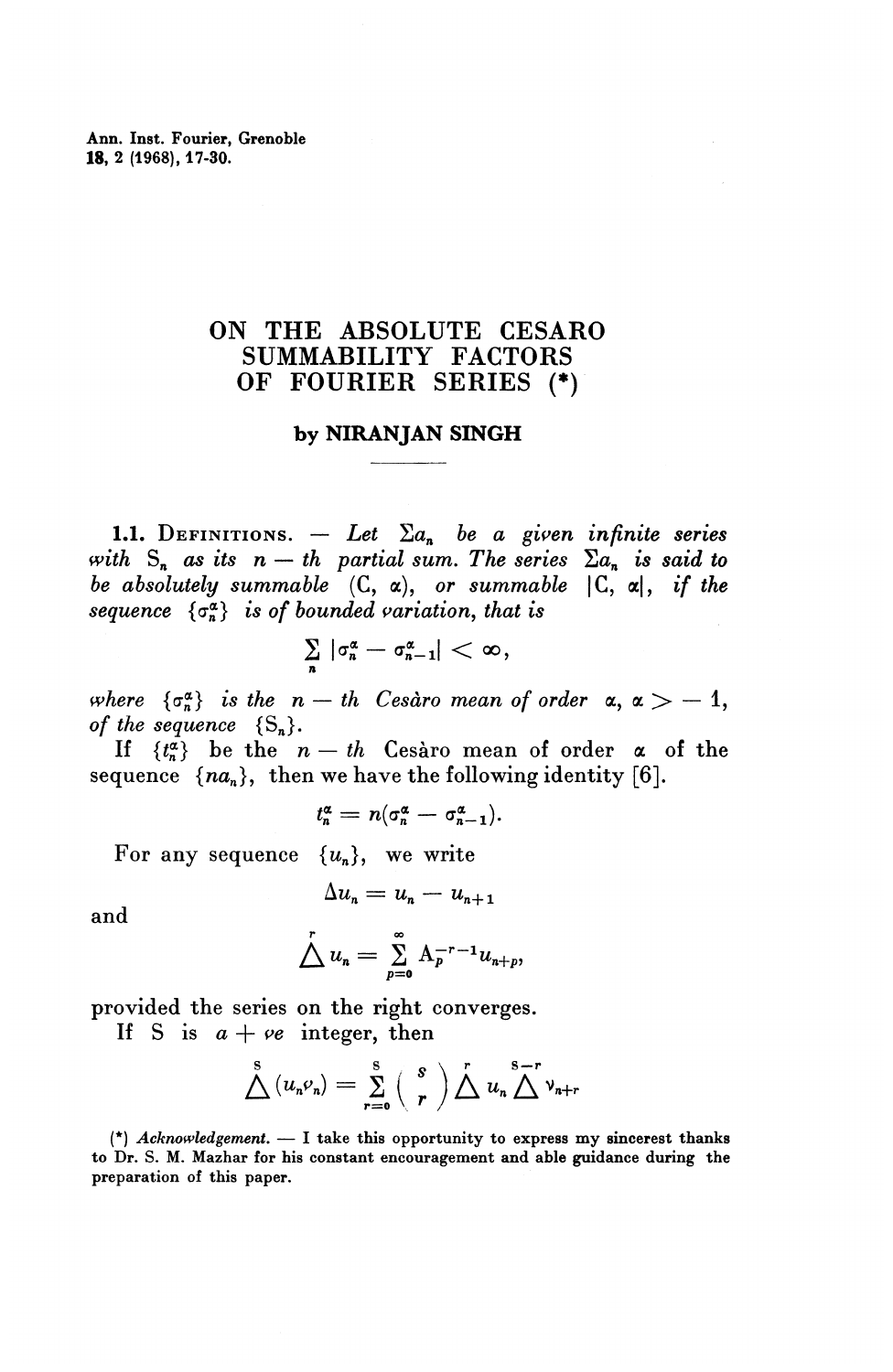## **18 NIRANJAN SINGH**

By repeated partial summation, we observe that, for  $k = 0, 1,...$ 

$$
\sum_{p=0}^{q} \mathbf{A}_{n-p}^{r-1} u_p a_p = \sum_{p=0}^{q} \mathbf{S}_p^k \sum_{p=0}^{k+1} (\mathbf{A}_{n-p}^{r-1} u_p) + \sum_{j=0}^{k} \sum_{p=0}^{j} (\mathbf{A}_{n-q-1}^{r-1} u_{q+1}) \mathbf{S}_q^j
$$

where  $S^k_n$  denotes the  $n - th$  Cesaro sum of order k of the sequence  ${S_n}$ . Hence, putting  $q = n$ , we get

(1.1.1) 
$$
\sum_{p=0}^{n} \mathbf{A}_{n-p}^{r-1} u_p a_p = \sum_{p=0}^{n} \mathbf{S}_p^k \bigwedge^{k+1} (\mathbf{A}_{n-p}^{r-1} u_p).
$$

A sequence  $\{\lambda_n\}$  is said to be convex, if  $\bigwedge^2 \lambda_n \geq 0$ , and it is said to be hyper-convex of order  $h$ , if

$$
\bigwedge^{h+2} \lambda_n \geqslant 0, \qquad (h = 0, 1, 2, \ldots).
$$

**By** definition hyper-convexity of order zero is the same as convexity.

Let  $f(t)$  be a periodic function with period  $2\pi$  and integrable in the sense of Lebesgue over  $(-\pi, \pi)$ . Without any loss of generality we may assume that the constant term in the Fourier series of *f{t)* is zero, that is

$$
\int_{-\pi}^{\pi} f(t) \, dt = 0,
$$

and

$$
f(t) \sim \sum_{n=1}^{\infty} (a_n \cos nt + b_n \sin nt) = \sum_{n=1}^{\infty} A_n(t).
$$

We use the following notations :

$$
\Phi(t) = \frac{1}{2} \{f(x+t) + f(x-t) - 2f(x)\},
$$
\n
$$
\Phi_{\alpha}(t) = \frac{1}{-(\alpha)} \int_0^t (t-u)^{\alpha-1} \Phi(u) du, \quad \alpha > 0,
$$
\n
$$
\Phi_0(t) = \Phi(t),
$$
\n
$$
\varphi_{\alpha}(t) = \Gamma(\alpha+1)t^{-\alpha} \Phi_{\alpha}(t), \quad \alpha \ge 0,
$$
\n
$$
(\mathbf{F}(t))_h = \frac{\partial^h \mathbf{F}(t)}{\partial t^h},
$$
\n
$$
\varepsilon(n) = (\log n)^{-\beta}, \quad \beta \ge 0,
$$
\n
$$
\varepsilon^{-1}(n) = \frac{1}{\varepsilon(n)}.
$$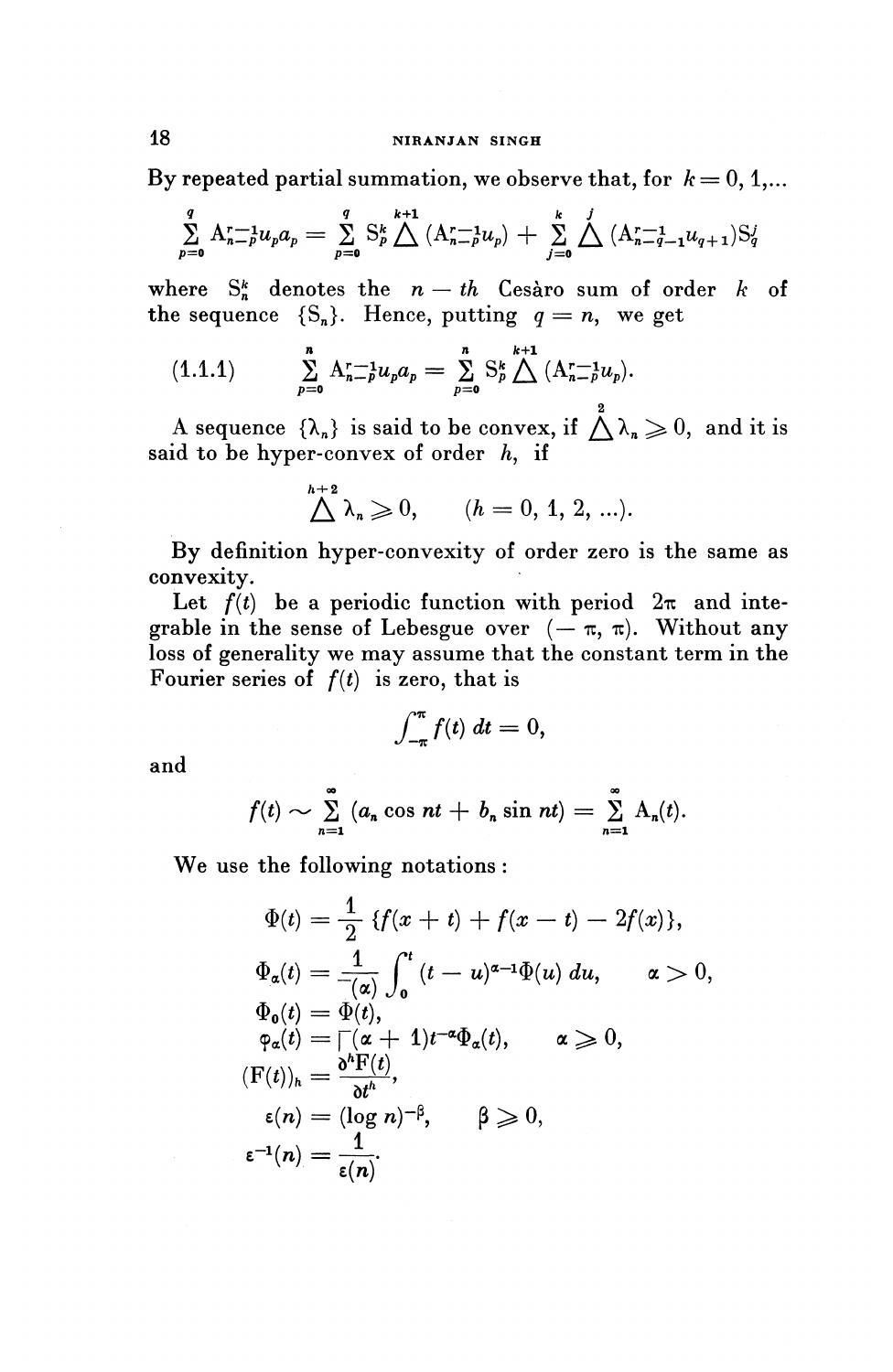**1.2.** Various results on summability factors of Fourier series due to Prasad [12], Izumi and Kwata [5], Cheng [3], Pati [8] and Dikshit [4] were generalized by Pati and Sinha [11] in the form of the following theorem.

THEOREM A. - Let h be an integer  $\geq 0$ , and let  $\{\lambda_n\}$ *be a monotonic non-increasing sequence when*  $h = 0$ , and a *hyper-convex sequence of order*  $(h - 1)$  when  $h \geq 1$ , such *that*

$$
(i) \quad \Sigma \frac{\lambda_n}{n} < \infty, \qquad (ii) \quad \Sigma n^h \overset{h+1}{\underset{\sim}{\bigtriangleup}} \lambda_n < \infty.
$$
\n
$$
If \qquad \qquad \int_0^t |\varphi_h(u)| \ du = 0(t),
$$

as  $t \to 0$ , then  $\sum_{n=1}^{\infty} \lambda_n A_n(x)$  is summable  $|C, h + 1 + \delta|$ *for every*  $\delta > 0$ .

Later on Ahmad [1] obtained the following theorem which includes as a special case for  $\beta = 0$  the above theorem of Pati and Sinha.

THEOREM B.  $-$  Let  $\{\lambda_n\}$  be a sequence such that for all  $^{+1}$   $\lambda$ **Pati and Sinha.**<br> **THEOREM B.**  $-$  *Let*  $\{\lambda_n\}$  *be a sequence such that for all*<br> *non-negative integral values of*  $h, \triangle \lambda_n \geq 0$ , and  $\sum \frac{\lambda_n}{n} < \infty$ .<br> *If If*<br>*If*<br>*If* 

$$
\int_0^t |\varphi_h(u)| \ du = 0 \Big\{ t \varepsilon^{-1} \left( \frac{1}{t} \right) \Big\},\,
$$

as  $t \to 0$ , then  $\sum_{n=1}^{\infty} \epsilon(n+1)\lambda_n A_n(x)$  is summable  $|C, h + 1 + \delta|$ for every  $\delta > 0$ .

In this paper we prove the following theorem for summability  $|C, 1 + h|$  by imposing suitable conditions on the sequence  $\{\lambda_n\}.$ 

We prove the following theorem.

THEOREM.  $-$  Let  $\{\lambda_n\}$  be a sequence such that for non*h+l* We prove the following theorem.<br>
THEOREM.  $-$  *Let*  $\{\lambda_n\}$  *be a sequence such negative integral values of*  $h, \triangle \lambda_n \geq 0$ , and

 $\bar{z}$ 

$$
(1.2.1) \t\t\t\t\t\Sigma \frac{\lambda_n}{n} (\log n)^{\frac{1}{2}} < \infty.
$$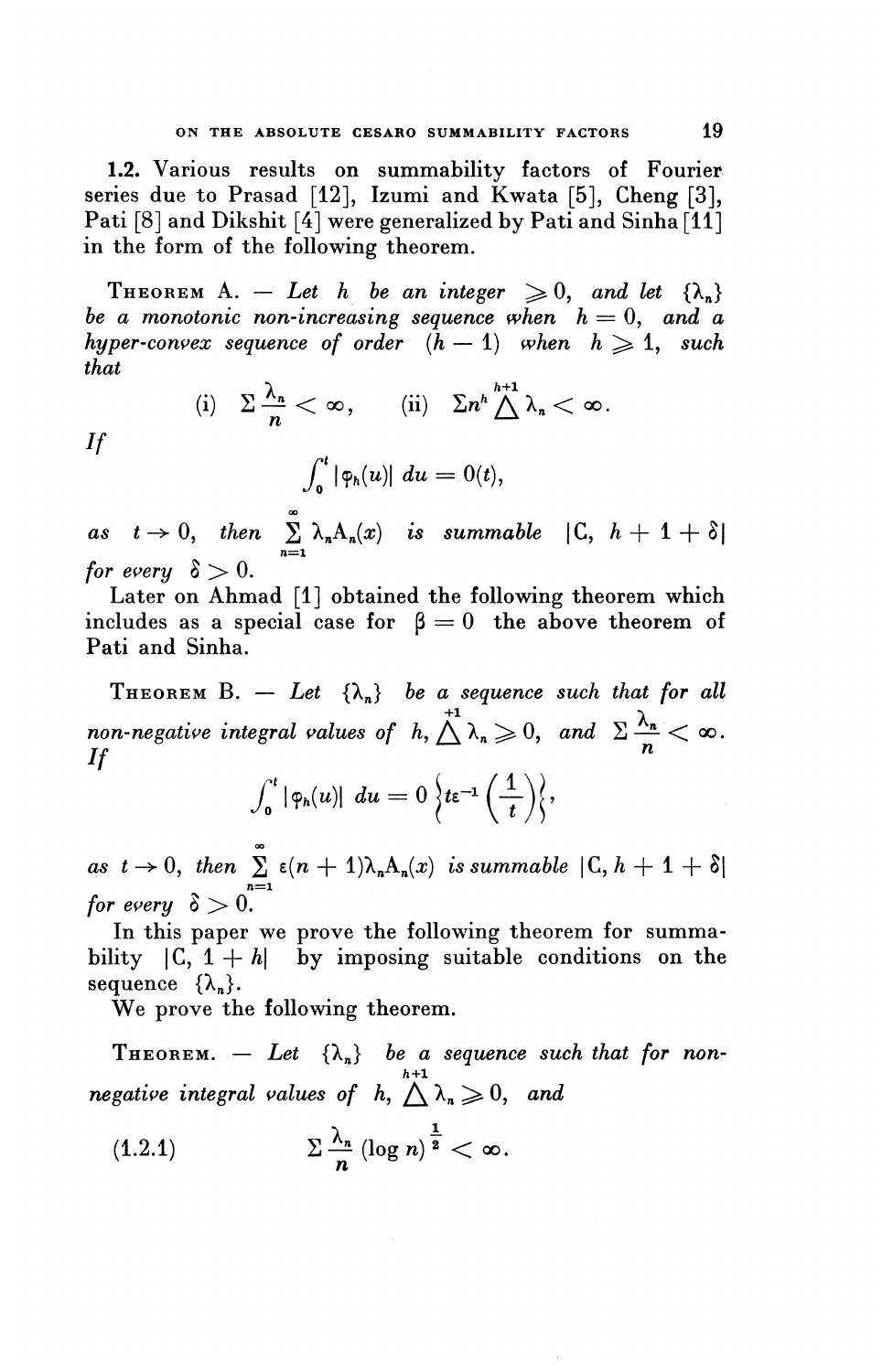#### **20 NIRANJAN SINGH**

*If*

$$
(1.2.2) \qquad \int_0^t |\varphi_h(u)| \, du = 0 \Big\{ t \epsilon^{-1} \Big( \frac{1}{t} \Big) \Big\}, \qquad t \to 0,
$$

**(b)**  $\sum_{n=1}^{\infty} \epsilon(n+1)\lambda_nA_n(x)$  is summable  $|C, h + 1|$ .<br>It may be remarked that this theorem cannot

**It may be remarked that this theorem generalizes the following theorem of the author [14] which in turn, includes a theorem of Pati [10].**

It may be remarked that this theorem generalizes the following theorem of the author [14] which in turn, includes a theorem of Pati [10].  
\nTHEOREM C. - Let 
$$
\{\lambda_n\}
$$
 be a convex sequence such that\n
$$
\sum \frac{\lambda_n}{n} (\log n)^{\frac{1}{2}} < \infty.
$$
\nIf\n
$$
\int_0^t |\Phi(u)| \ du = 0 \left\{ t \in \left( \frac{1}{t} \right) \right\},
$$
\nas  $t \to 0$ , then  $\sum_{n=1}^{\infty} \varepsilon(n+1) \lambda_n A_n(x)$  is summable  $|C, 1|$ .

**1.3.** For the proof of our theorem we require the following lemmas:

LEMMA 1 [9].  $-$  Let  $C^k_{n,p}$  and  $S^k_n(t)$  denote the  $n-th$  $C$ esàro-sums of order  $k$  corresponding to the series  $\sum_{n=1}^{\infty}(-1)^{n}n^{c}$  $\sum_{n=0}^{\infty}$  is the  $\sum_{n=0}^{\infty}$  in  $\sum_{n=0}^{\infty}$  in  $\sum_{n=0}^{\infty}$  is the series  $\sum_{n=1}^{\infty}$ *and*  $\sum_{n=1}^{\infty}$  (sin *nt*)<sub>*h*+1</sub>(*h*  $\geq$  0), *respectively, then*  $\begin{array}{ll} d \geq (\mathrm{sin} \; nt)_{h+1} (h \geqslant 0), & \text{respectively, } th \ \mathrm{(i)} & \mathrm{C}^k_{n, \varphi} = 0(n^k) & k \geqslant \rho. \end{array}$ (ii)  $S_n^k(t) = O(n^{k+h+2}) \quad (0 < t \leqslant \frac{1}{n}), \qquad k \geqslant 0$  $\left(\frac{0}{t}\right)$  $= 0(n^{h+1}t^{-k-1}) + 0(n^kt^{-h-2}), \quad (n^{-1} < t \leqslant \pi)k \geqslant 0.$ 

LEMMA 2  $[2]$ .  $-$  *If k*  $\geqslant$   $-$  1,  $r$   $\geqslant$  0, *necessary and sufficient* **LEMMA**  $2 \lfloor 2 \rfloor$ *.*  $\longrightarrow$   $If$   $k \geqslant -1$ ,  $r \geqslant 0$ , necessary and conditions for  $\sum a_n \varepsilon_n$  to be summable  $\lvert \mathcal{C}, r \rvert$  whenever

$$
S_n = a_0 + a_1 + \cdots + a_n = 0(1)(C, k)
$$

*are*

(i) 
$$
\sum n^{k-r} |\epsilon_n| < \infty,
$$

(i) 
$$
\sum_{i=1}^{n-1} \epsilon_n < \infty,
$$

(iii) 
$$
\sum n^k \left| \bigwedge^{k+1} \varepsilon_n \right| < \infty.
$$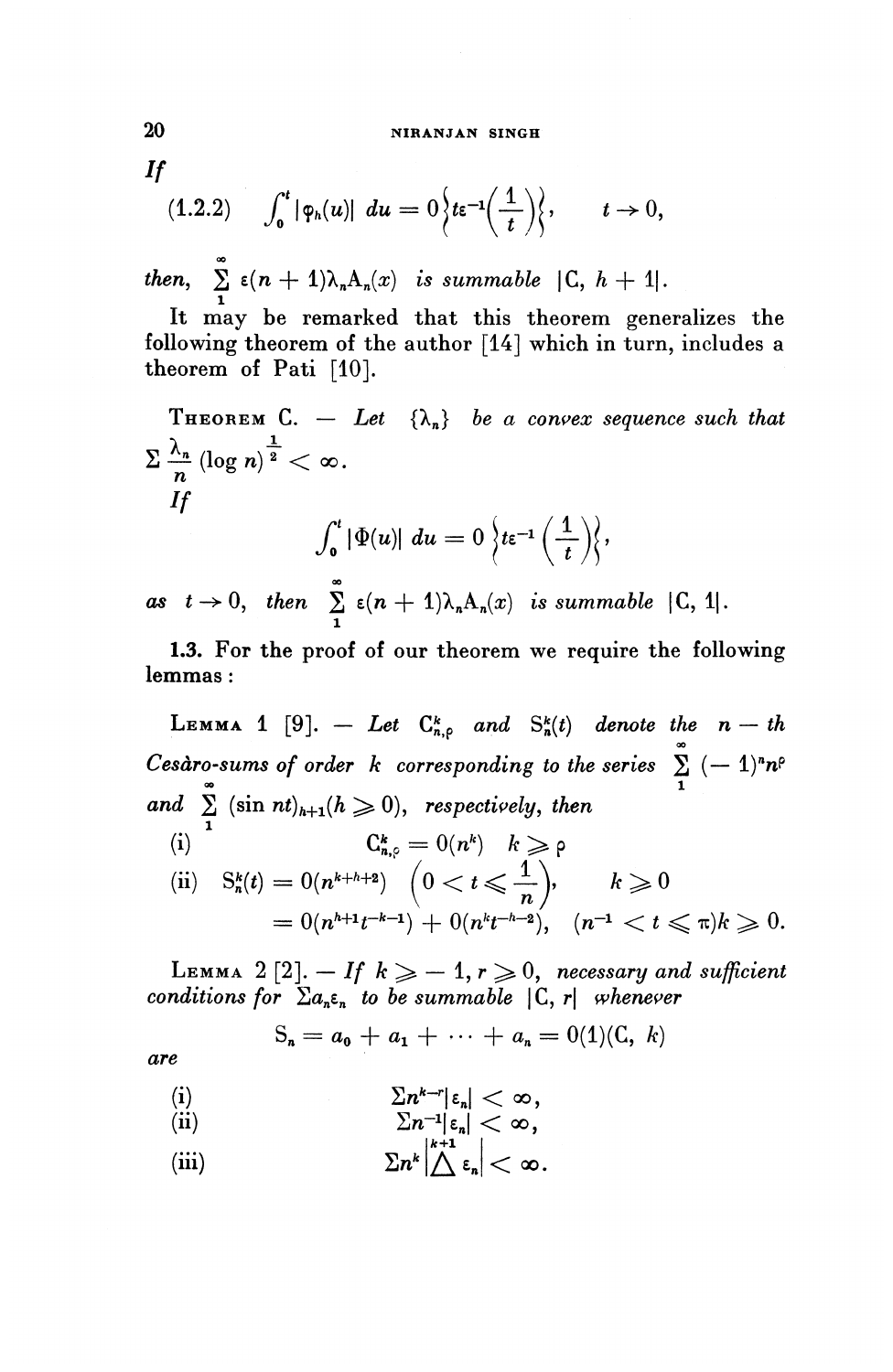LEMMA 3 [1]. — Let  $R_n^k(t)$  denote the  $n - th$  Cesaro sum 00 **LEMMA** 3  $[1]$ .  $-$  Let  $R_n^*(t)$  denote the  $n - th$  Cesaro sum<br>of order  $k$   $(0 \leq k < h + 1)$  of the series  $\sum_{n=1}^{\infty} \varepsilon(n + 1) (\sin nt)_{h+1}$ of order  $h(0 \le h \le h+1)$  of the series  $\frac{2}{1}$ <br>( $h \ge 0$ ), then

$$
R_n^k(t) = 0\{\varepsilon(n + 1)n^{k + h + 2}\}\n \t\t(0 < t ≤ \frac{1}{n}),
$$
\n(ii) R\_n^k(t) = 0\{\varepsilon(n + 1)n^{h+1}t^{-k-1}\}\n \t(n<sup>-1</sup> < t ≤ π).

 $L_{EMMA}$  4 [1].  $-$  *If* (1.2.2) holds, then

$$
\int_{-\frac{1}{n}}^{\pi} t^{-1} |\varphi_h(t)| dt = 0 \{\varepsilon^{-1}(n+1) \log n\}.
$$

LEMMA 5 [1].  $-$  Let h be a positive integer, and  $\{\lambda_n\}$ *be a sequence such that*  $\bigwedge^n \lambda_n \geqslant 0$ , and  $\Sigma \frac{\lambda_n}{n} < \infty$ , then

(a)  
\n
$$
\Delta \lambda_n \nvert \nvert (r = 0, 1, ..., h-1).
$$
\n(b)  
\n
$$
\lambda_n = \begin{cases}\n\sum_{m=n}^{\infty} \Delta \lambda_m & \text{for } h = 1 \\
(\frac{h-1}{n})^{-1} \sum_{m=n}^{\infty} (m-n+1)(m-n+2) \dots \\
(m-n+h-1) \Delta \lambda_m & (h > 1)\n\end{cases}
$$
\n(c)  
\n
$$
\sum m^{r-1} \Delta \lambda_m < \infty \quad (r = 1, 2, ..., h-1).
$$

LEMMA 6 [11].  $-$  Let  $\{\lambda_n\}$  be a hyper-convex sequence of *order*  $(h - 1)$  when  $h \geqslant 1$ , or monotonic non-increasing when  $h = 0$ , such that

$$
\sum \frac{\lambda_n}{n} < \infty.
$$

 $\overline{If}$ 

$$
\Sigma n^h \bigwedge^{h+1} \lambda_n < \infty
$$

then

$$
\Sigma \log{(n+1)n^h} \overset{h+1}{\triangle} \lambda_n < \infty.
$$

 $LEMMA$  7 [13]. - If

$$
\int_0^t |\varphi_a(u)| \ du = 0 \Big\{ t \left( \log \frac{1}{t} \right)^{\beta} \Big\},\,
$$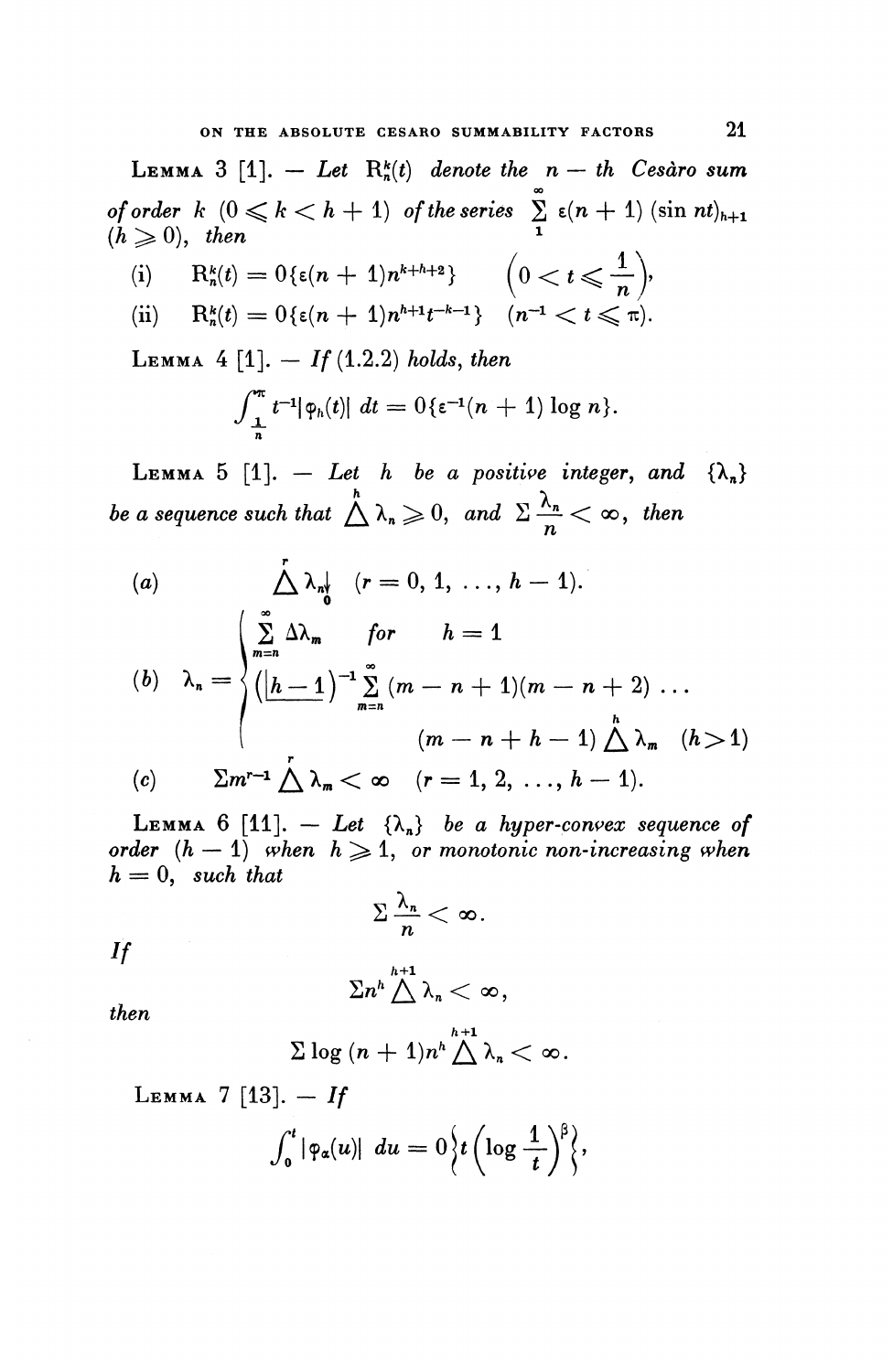then

$$
\sum_{m=0}^{n} |\dot{\sigma}_m^{\alpha}|^2 = O\{n (\log n)^{2\beta+1}\} \text{ for } \beta > -\frac{1}{2}
$$

and  $\alpha \geq 0$  where  $\stackrel{*}{\sigma_m}$  is the  $m - th$  (C,  $\alpha$ ) mean of the series  $\sum A_n(x)$ .

).

LEMMA 8. – We have for 
$$
r = 0, 1, ..., h
$$
  

$$
\Delta^{h+1-r} \{(\mu + r)\epsilon_{\mu+r+1}\} = 0 \left\{ \frac{(\mu + 1)^{r-h} \epsilon_{\mu+1}}{\log{(\mu + 1)}} \right\}.
$$

*Proof.* – Since  $\bigwedge^p (\mu + r) = 0$  for  $p \geqslant 2$  we have  $h+1-r$ 

$$
\begin{split} \bigwedge^{h+1-r} \{(\mu+r)\varepsilon_{\mu+r+1}\} &= \sum_{p=0}^{h+1-r} {h+1-r \choose p} \bigwedge^p (\mu+r) \bigwedge^{h+1-r-p} \varepsilon_{\mu+r+p+1} \\ &= (\mu+r) \bigwedge^{h+1-r} \varepsilon_{\mu+r+1} - (h+1-r) \bigwedge^{h-r} \varepsilon_{\mu+r+2} \\ &= 0 \Big\{ \frac{(\mu+1)^{r-h} \varepsilon_{\mu+1}}{\log{(\mu+1)}} \Big\}. \end{split}
$$

**1.4.** *Proof of the Theorem. —* Since

$$
A_n(x) = \frac{2}{\pi} \int_0^{\pi} \Phi(t) \cos nt \, dt
$$
  
=  $\frac{2}{\pi} \left[ \sum_{\rho=1}^h (-1)^{\rho-1} \Phi_{\rho}(t) (\cos nt)_{\rho-1} \right]_0^{\pi}$   
+  $(-1)^h \frac{2}{\pi} \int_0^{\pi} \Phi_h(t) (\cos nt)_h \, dt$   
=  $A_{n,1}(x) + A_{n,2}(x)$ , say.

Thus by virtue of the consistency theorem for absolute Cesaro-summability, it is sufficient for our purpose, to prove that each of the series

(1.4.1) 
$$
\sum_{n=1}^{\infty} \epsilon(n+1) \lambda_n A_{n,1}(x),
$$

and

(a)  

$$
\sum_{n=1}^{\infty} \epsilon(n+1) \lambda_n A_{n,2}(x),
$$

is summable  $|C, h + 1|$ .

Now since  $\sin n\pi = 0$  and  $\cos n\pi = (-1)^n$ , for proving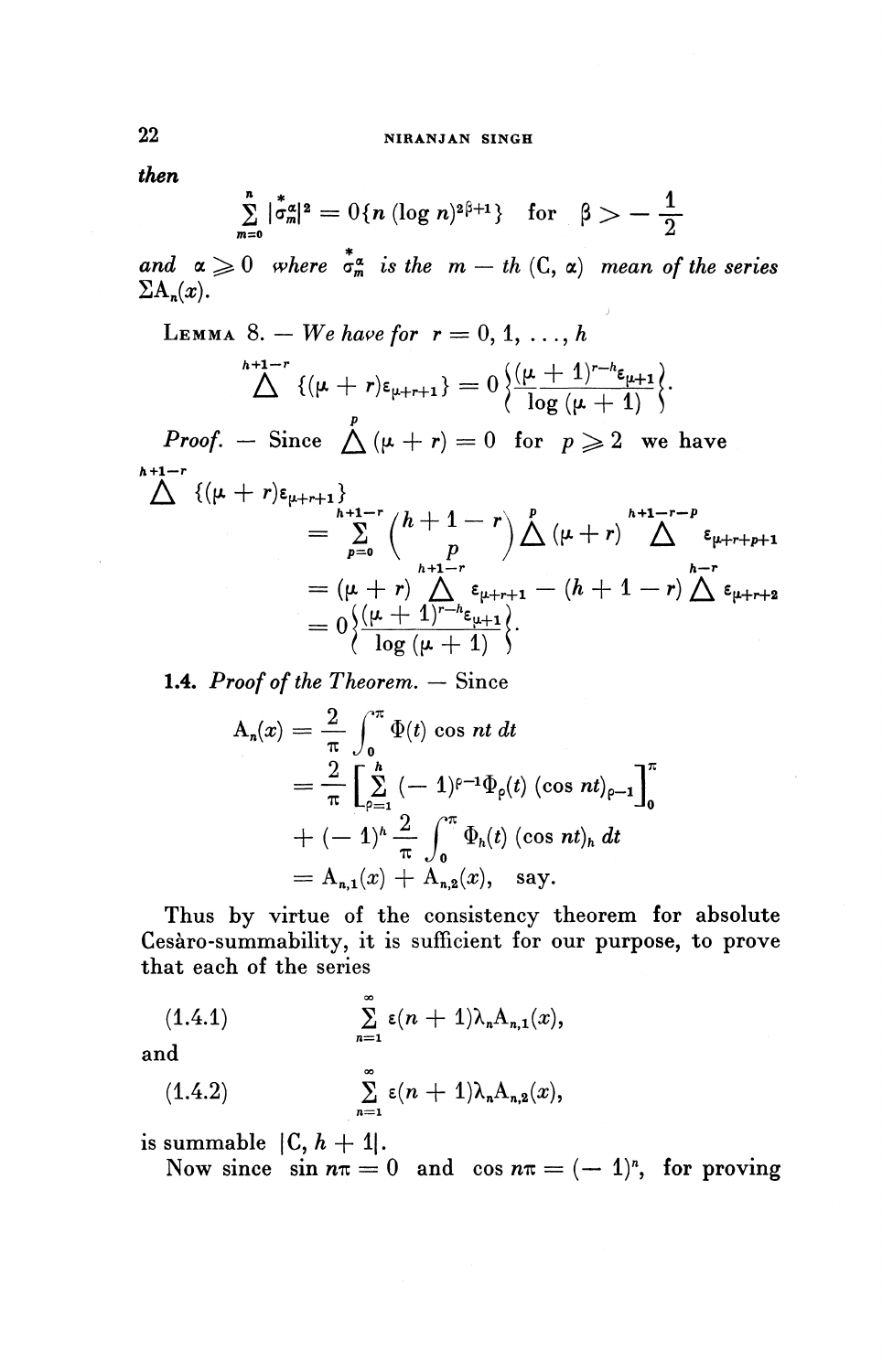the summability  $|C, h + 1|$  of  $(1.4.1)$ , it is enough to show that if  $\rho$  is an odd integer,  $1 \leqslant \rho \leqslant h$ ,

 $\sum_{n=1}^{\infty} \epsilon(n+1)\lambda_n(-1)^n n^{p-1}$  is summable  $|C, h+1|$ .

Taking the series  $\Sigma a_n$  in lemma 2 to be  $\Sigma(-1)^n n^{\rho-1}$  $r = h, k = h - 1$ , we have from lemma 1.

$$
C_{n,\rho-1}^{h-1} = 0(n^{h-1}).
$$

Also by taking  $\epsilon_n$  to be  $\lambda_n \epsilon_{n+1}$  we find that conditions (i) and (ii) of lemma 2 are satisfied. Also

$$
\sum n^{h-1} \left| \bigwedge^{h} \left( \frac{\lambda_n}{(\log n + 1)} \beta \right) \right| = 0 \left\{ \sum_{n=1}^{\infty} \sum_{r=0}^{h} n^{r-1} \bigwedge^{r} \lambda_n \right\} = 0(1),
$$

by virtue of part (c) of lemma 5. Finally applying lemma 2 we find that  $\sum_{n} \lambda_n \epsilon_{n+1}(-1)^n n^{e-1}$  is summable  $|C, h|$  and consequently summable  $|C, h + 1|$ .

Also the summability  $|C, h + 1|$  of the series (1.4.2) is equivalent to the assertion that

$$
(1.4.3) \qquad \sum_{n=1}^{\infty} \frac{1}{n} \left| \int_{0}^{\pi} \varphi_h(t) \mathcal{L}_h^{h+1}(t) \, dt \right| < \infty,
$$

where

$$
L_n^{h+1}(t)=\frac{t^h}{A_n^{h+1}}\sum_{\nu=0}^n A_{n-\nu}^h \epsilon(\nu+1)_\lambda, (\sin \nu t)_{h+1}.
$$

*Proof of*  $(1.4.3)$ . — We have

$$
\Sigma \equiv \sum_{\nu=1}^n A_{n-\nu}^h \epsilon(\nu+1) \lambda_{\nu} (\sin \nu t)_{h+1}.
$$

Applying the process of repeated summation we have in the notation of Lemma 3,

$$
\Sigma = \sum_{\substack{\nu=1 \ n \nu}}^n R_{\nu}^h(t) \bigwedge^{h+1} (A_{n-\nu}^h \lambda_{\nu})
$$
  
= 
$$
\sum_{r=0}^h {h+1 \choose r} \sum_{\nu=1}^n A_{n-\nu}^{h+1-r} \bigwedge^{h+1-r} \lambda_{\nu+r} R_{\nu}^h(t)
$$
  
+ 
$$
\sum_{\nu=1}^n A_{n-\nu}^{-1} \lambda_{\nu+h+1} R_{\nu}^h(t)
$$
  
= 
$$
\Sigma_1 + \Sigma_2
$$
, say.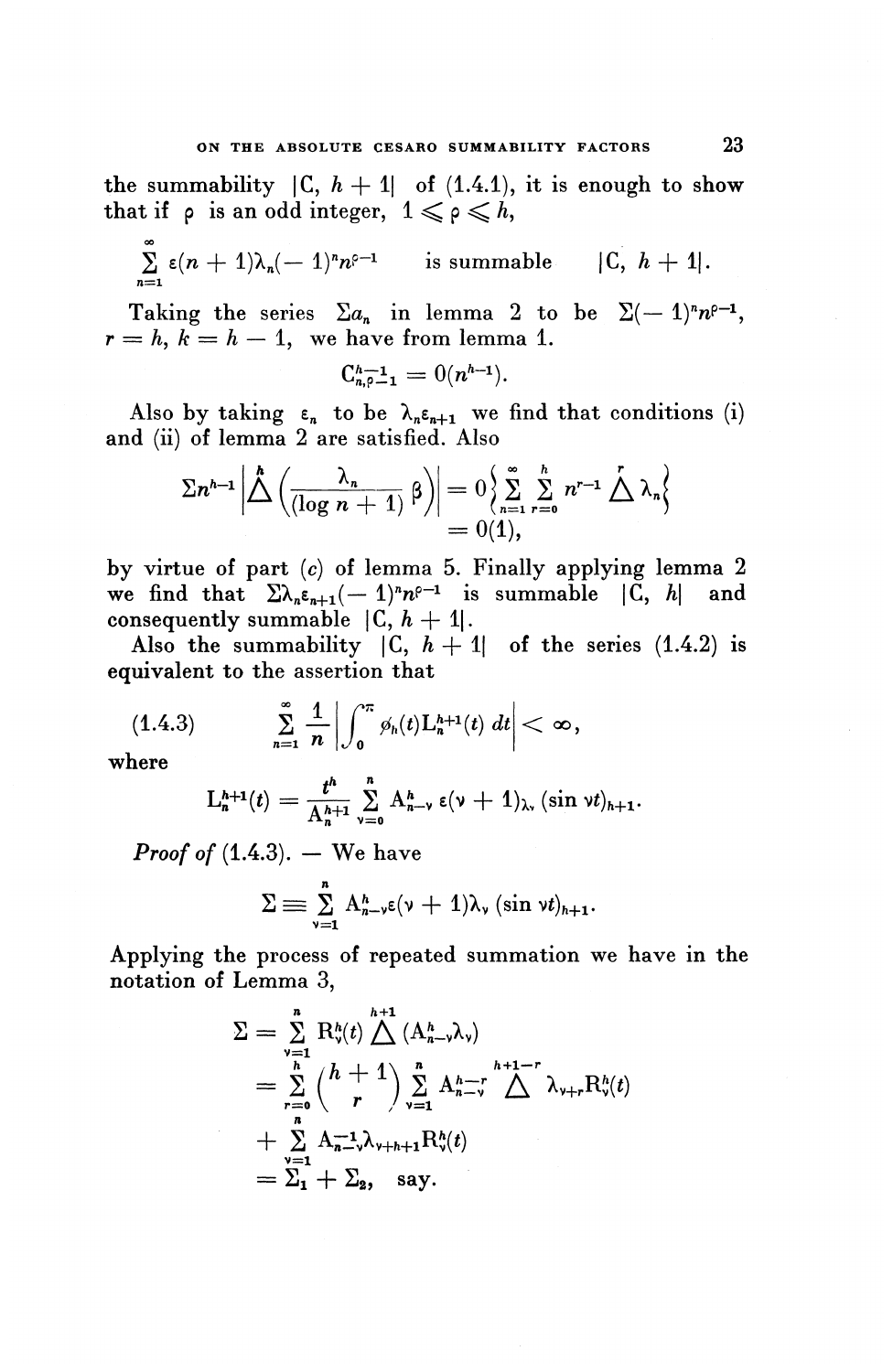Hence we need to prove that

$$
\sum_{n=1}^{\infty} n^{-1} \left| \int_0^{\pi} \phi_h(t) \frac{t^h}{A_h^{h+1}} \left( \Sigma_1 + \Sigma_2 \right) dt \right| < \infty,
$$

for which it is sufficient to show that

$$
(1.4.4) \qquad \sum_{n=1}^{\infty} n^{-h-2} \int_{0}^{\pi} |\phi_h(t)| t^h |\Sigma_1| dt < \infty,
$$

**and**

$$
(1.4.5) \qquad \sum_{n=1}^{\infty} n^{-h-2} \left| \int_{0}^{\pi} \phi_{h}(t) t^{h} \Sigma_{2} dt \right| < \infty.
$$

*Proof of* (1.4.4). — It suffices, for our purpose, to show that

$$
\text{for } 0 \leqslant r \leqslant h,
$$
\n
$$
\sum_{n=1}^{\infty} n^{-h-2} \sum_{\nu=1}^{n} A_{n-\nu}^{h-1} \bigwedge^{h+1-r} \lambda_{\nu+r} \int_{0}^{\pi} t^{h} |\phi_{h}(t)| |R_{\nu}^{h}(t)| dt < \infty.
$$

The above expression is

$$
\sum_{n=1}^{\infty} n^{-h-2} \sum_{\nu=1}^{h} A_{n-\nu}^{h-1-r} \bigwedge^{h+1-r} \lambda_{\nu+r} \bigg( \int_{0}^{\frac{1}{\nu}} + \int_{\frac{1}{\nu}}^{\infty} \bigg) |\phi_{h}(t)| t^{h} | R_{\nu}^{h}(t)| dt = \Sigma_{11} + \Sigma_{12}, \text{ say.}
$$

Now by lemma 3 and the hypothesis we have

$$
\Sigma_{11} \leqslant K \left( \begin{matrix} 1 \end{matrix} \right) \sum_{n=1}^{\infty} n^{-h-2} \sum_{\nu=1}^{n} A_{n-\nu}^{h-1} \bigwedge_{\nu+r}^{h+1-r} \lambda_{\nu+r} (\varphi^{2h+2} \varepsilon (\nu+1)) \left( \frac{\varphi^{-h-1}}{\varepsilon_{\nu+1}} \right),
$$
\n
$$
\leqslant K \sum_{n=1}^{\infty} n^{-h-2} \sum_{\nu=1}^{n} \varphi^{h+1} (n+1-\varphi)^{h-r} \bigwedge_{\nu+r}^{h+1-r} \lambda_{\nu+r}
$$
\n
$$
\leqslant K \sum_{\nu=1}^{\infty} \varphi^{h+1} \bigwedge_{\nu+r}^{h+1-r} \lambda_{\nu+r} \sum_{n=\nu}^{\infty} (n+1-\varphi)^{h-r} n^{-h-2}
$$
\n
$$
\leqslant K \sum_{\nu=1}^{\infty} \varphi^{h+1} \bigwedge_{\nu+r}^{h+1-r} \lambda_{\nu+r} \varphi^{-r-1}
$$
\n
$$
\leqslant K \sum_{\nu=1}^{\infty} \varphi^{h-r} \bigwedge_{\nu+r}^{h-r+1} \lambda_{\nu+r} \leqslant K.
$$

By lemma 5 and the fact that

$$
\leqslant K \sum_{\nu=1}^{\infty} \varphi^{h-r} \bigwedge^{h-r+1} \lambda_{\nu+r} \leqslant K.
$$
  
lemma 5 and the fact that  

$$
\sum_{n=\nu}^{\infty} (n+1-\varphi)^{h-r} n^{-h-2} = O\left(\int_{\nu}^{\infty} x^{-h-2} (x-\varphi)^{h-r} dx\right)
$$

$$
= O(\varphi^{-r-1})
$$

( 1 ) K is a constant not necess-arily the same at each occurrence.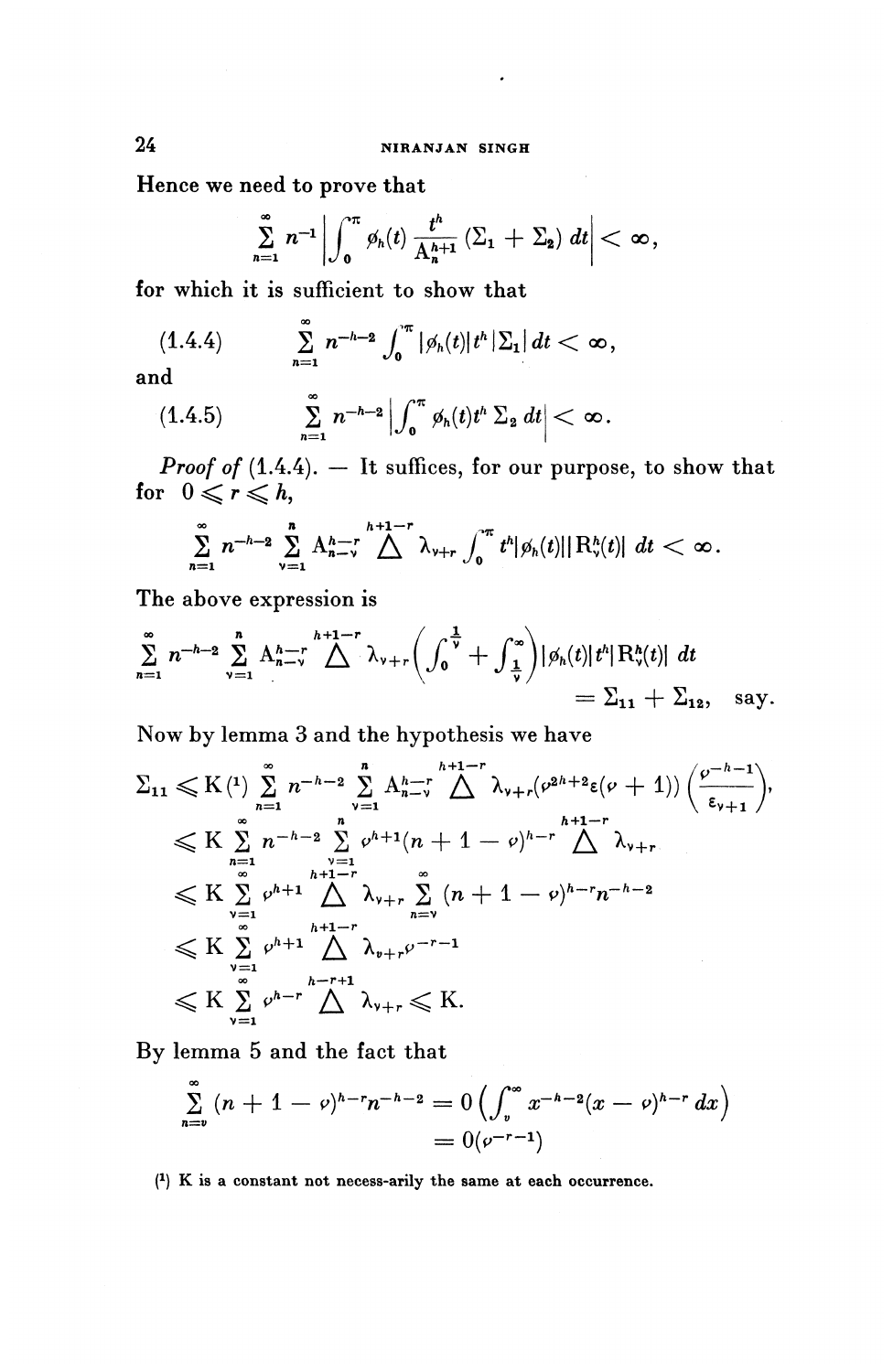Also by lemmas 3 and 4 we get

$$
\sum_{12} \ll K \sum_{n=1}^{\infty} n^{-h-2} \sum_{\nu=1}^{n} A_{n-\nu}^{h-1} \bigwedge_{\nu+r}^{h+1-r} \lambda_{\nu+r} \rho^{h+1} \varepsilon(\nu+1)
$$
\n
$$
\int_{\frac{1}{\nu}}^{\pi} t^{h} |\varphi_{h}(t)| t^{-h-1} dt
$$
\n
$$
\ll K \sum_{n=1}^{\infty} n^{-h-2} \sum_{\nu=1}^{n} A_{n-\nu}^{h-1} \bigwedge_{\nu+r}^{h+1-r} \lambda_{\nu+r} \rho^{h+1} \varepsilon(\nu+1) \int_{\frac{1}{\nu}}^{\pi} t^{-1} |\varphi_{h}(t)| dt,
$$
\n
$$
\ll K \sum_{n=1}^{\infty} n^{-h-2} \sum_{\nu=1}^{n} A_{n-\nu}^{h+1-r} \bigwedge_{\nu+r}^{h+1-r} \lambda_{\nu+r} \rho^{h+1} \log (\nu+1),
$$
\n
$$
\ll K \sum_{n=1}^{\infty} n^{-h-2} \sum_{\nu=1}^{n} (n+1-\nu)^{h-r} \bigwedge_{n=\nu}^{h+1-r} \lambda_{\nu+r} \rho^{h+1} \log (\nu+1),
$$
\n
$$
\ll K \sum_{\nu=1}^{\infty} \rho^{h+1} \log (\nu+1) \bigwedge_{n=\nu}^{h+1-r} \lambda_{\nu+r} \sum_{n=\nu}^{\infty} (n+1-\nu)^{h-r} n^{-h-2},
$$
\n
$$
\ll K \sum_{\nu=1}^{\infty} \log (\nu+1) \rho^{h-r} \bigwedge_{\nu+r}^{h-r+1} \lambda_{\nu+r},
$$
\n
$$
\ll K,
$$

by lemmas 5 and 6.

This completes the proof of  $(1.4.4)$ .

*Proof of* (1.4.5). — Now **we have to show that**

and 6.

\nes the proof of (1.4.4).

\n5). — Now we have to show that

\n
$$
\sum_{n=1}^{\infty} n^{-h-2} \left| \int_{0}^{\pi} t^{h} \varphi_{h}(t) \Sigma_{2} \, dt \right| < \infty.
$$

**Since**

$$
\Sigma_{2}=\lambda_{n+h+1}R_{n}^{h}(t),
$$

is

substituting the value of 
$$
\Sigma_{2}
$$
, we find that the above expression  
\nis  
\n
$$
\sum_{n=1}^{\infty} n^{-h-2} \left| \int_{0}^{\pi} t^{h} \phi_{h}(t) \lambda_{n+h+1} R_{n}^{h}(t) dt \right|
$$
\n
$$
\leq K \sum_{n=1}^{\infty} n^{-h-2} \lambda_{n+h+1} \left| \int_{0}^{\pi} \Phi_{h}(t) R_{n}^{h}(t) dt \right|
$$
\n
$$
= K \sum_{n=1}^{\infty} n^{-h-2} \lambda_{n+h+1} \left| \sum_{\nu=1}^{n} A_{n-\nu}^{h} \epsilon(\nu+1) \cdot \rho \cdot \int_{0}^{\pi} \Phi_{h}(t) (\cos \nu t)_{h} dt \right|
$$
\n
$$
= K \sum_{n=1}^{\infty} n^{-h-2} \lambda_{n+h+1} \left| \sum_{\nu=1}^{n} A_{n-\nu}^{h} \epsilon(\nu+1) \cdot \rho \cdot (-1)^{h} \right|
$$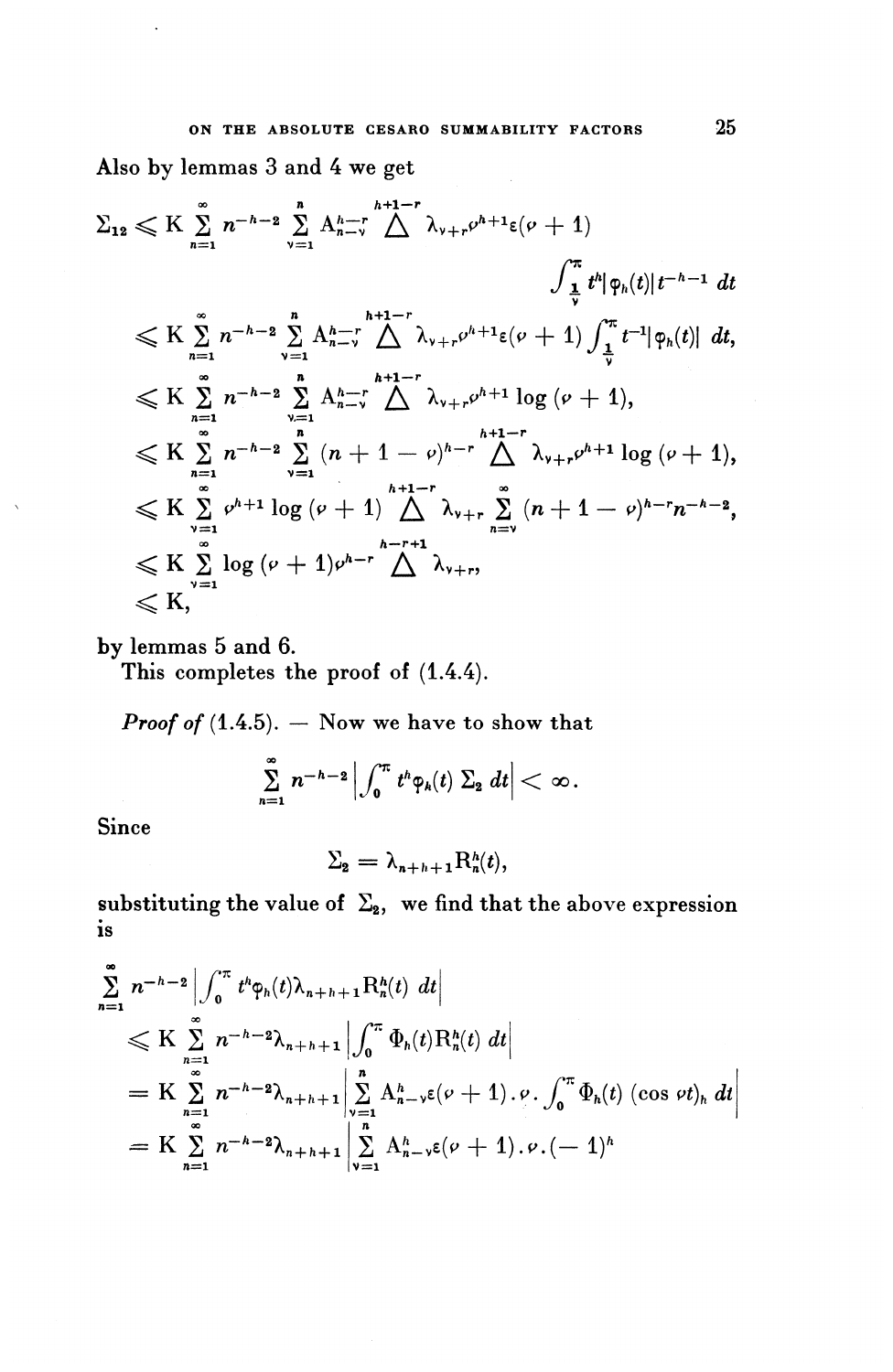$$
\begin{aligned}\n&\left\{(-1)^{h} \frac{2}{\pi} \int_{0}^{\pi} \Phi_{h}(t) (\cos \varphi t)_{h} dt \right. \\
&+\frac{2}{\pi} \left[ \sum_{\rho=1}^{h} (-1)^{\rho-1} \Phi_{\rho}(t) (\cos \varphi t)_{\rho-1} \right]_{0}^{\pi} \\
&-\frac{2}{\pi} \left[ \sum_{\rho=1}^{h} (-1)^{\rho-1} \Phi_{\rho}(t) (\cos \varphi t)_{\rho-1} \right]_{0}^{\pi} \right\} \\
&\leqslant K \sum_{n=1}^{\infty} n^{-h-2} \lambda_{n+h+1} \left| \sum_{\nu=1}^{n} A_{n-\nu}^{h} \epsilon(\nu+1) \cdot \nu \cdot A_{\nu}(x) \right| \\
&+ K \sum_{n=1}^{\infty} n^{-h-2} \lambda_{n+h+1} \\
&\left| \sum_{\nu=1}^{n} A_{n-\nu}^{h} \epsilon(\nu+1) \cdot \nu \cdot \left[ \sum_{\rho=1}^{h} (-1)^{\rho-1} \Phi_{\rho}(t) (\cos \varphi t)_{\rho-1} \right]_{0}^{\pi} \right| \\
&= I_{1} + I_{2}, \text{ say.} \end{aligned}
$$

**By** repeated partial summation we have

$$
\sum_{\nu=0}^n A_{n-\nu}^h \epsilon(\nu+1) \cdot \nu \cdot A_{\nu}(x) = \sum_{\nu=0}^n \mathring{S}_{\nu}^h \bigwedge^{h+1} (A_{n-\nu}^h \nu \cdot \epsilon_{\nu+1}),
$$

where  $\mathring{\mathbb{S}}_n^h$  denotes the  $n - th$  Cesaro-sum of order  $h$  of the series  $\Sigma A_n(x)$ .

Now since

$$
\begin{split} \bigwedge^{k+1} (A_{n-\nu}^h \varphi, \varepsilon(\nu+1)) &= \sum_{r=0}^{k+1} {h+1 \choose r} \bigwedge^r (A_{n-\nu}^h) \bigwedge^{h+1-r} \{(\nu+r) \varepsilon_{\nu+r+1}\} \\ &= \sum_{r=0}^{h+1} {h+1 \choose r} A_{n-\nu}^{h+1-r} \bigwedge^r \{(\nu+r) \varepsilon_{\nu+r+1}\} \\ &= \sum_{r=0}^h {h+1 \choose r} A_{n-\nu}^{h+1-r} \bigwedge^r \{(\nu+r) \varepsilon_{\nu+r+1}\} \\ &+ A_{n-\nu}^{-1} (\nu+h+1) \varepsilon_{\nu+h+2}. \end{split}
$$

**It follows that**

$$
\sum_{\nu=1}^{n} A_{n-\nu}^{h} \epsilon(\nu+1) \nu A_{\nu}(x) \n= \sum_{r=0}^{h} {h+1 \choose r} \sum_{\nu=0}^{n} \tilde{S}_{\nu}^{h} A_{n-\nu}^{h+1-r} \bigwedge^{h+1-r} \{(\nu+r) \epsilon_{\nu+r+1}\} \n+ \tilde{S}_{h}^{h} (n+h+1) \epsilon_{n+h+2}.
$$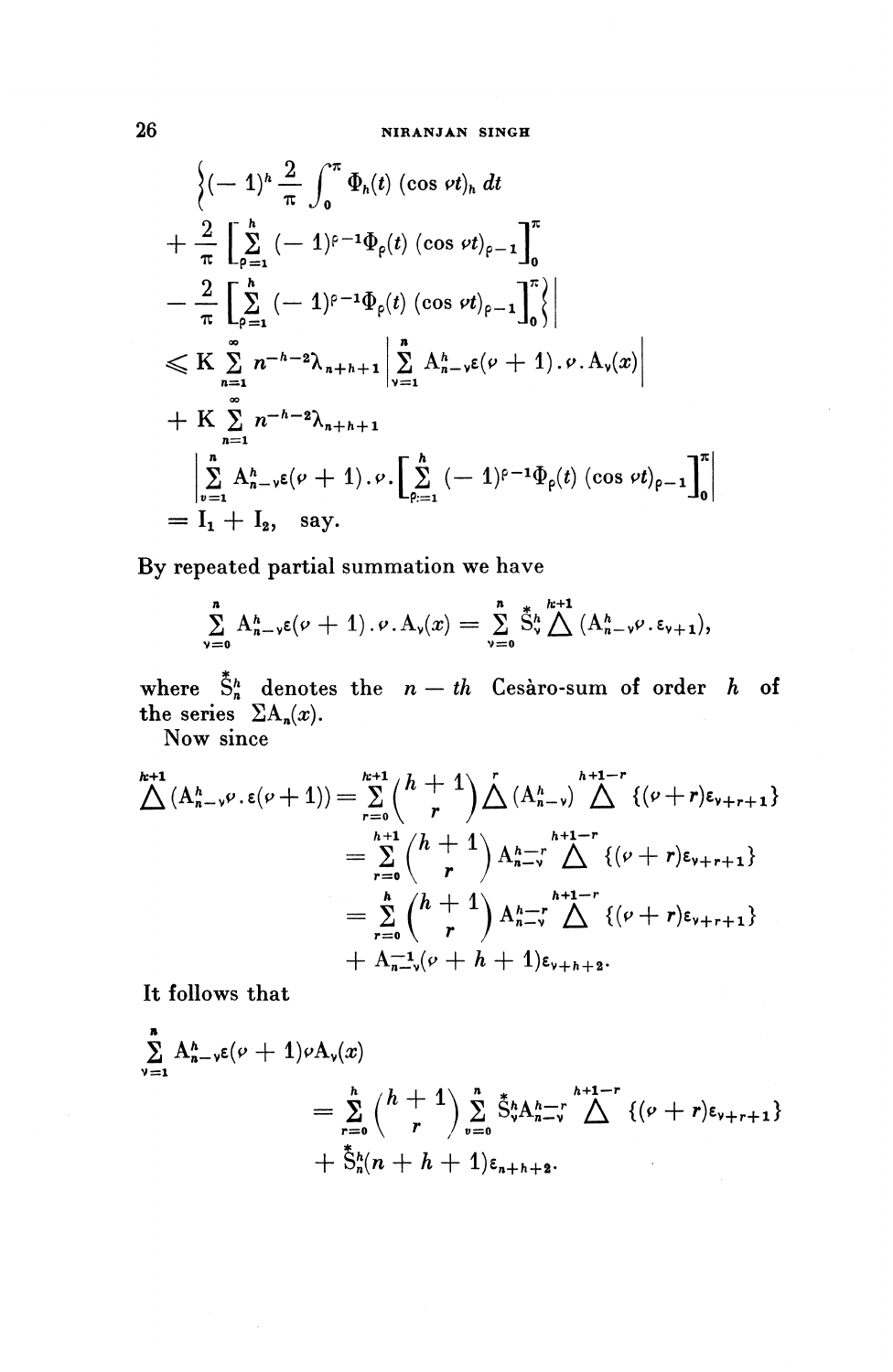Therefore

$$
I_{1} \leqslant K \sum_{n=1}^{\infty} n^{-h-2} \lambda_{n+h+1} \sum_{r=0}^{h} {h+1 \choose r} \n\sum_{\nu=0}^{h} \left| \tilde{S}_{\nu}^{h} \right| A_{n-\nu}^{h-r} \left| \bigwedge^{n+1-r} \left\{ (\nu+r) \epsilon_{\nu+r+1} \right\} \right| \n+ K \sum n^{-h-2} \lambda_{n+h+1} (n+h+1) \epsilon_{n+h+2} | \tilde{S}_{n}^{h} | \n= I_{11} + I_{12}, \text{ say.}
$$

Now

$$
I_{12} = K \sum_{n=1}^{\infty} n^{-h-2} \lambda_{n+h+1}(n+h+1) A_n^h | \dot{\sigma}_n^h | \varepsilon_{n+h+2}
$$
  
= 
$$
0 \left[ \sum_{n=1}^{\infty} |\dot{\sigma}_n^h | \lambda_n \frac{\varepsilon_{n+1}}{n} \right].
$$

Applying Abel's transformation we have by Lemma 7.

$$
\sum_{n=1}^{m} |\dot{\sigma}_{n}^{h}| \frac{\lambda_{n} \varepsilon_{n+1}}{n} = \sum_{n=1}^{m-1} \Delta \left( \frac{\lambda_{n} \varepsilon_{n+1}}{n} \right) \sum_{\nu=0}^{n} |\dot{\sigma}_{n}^{h}|
$$
  
+  $\frac{\lambda_{m} \varepsilon_{m+1}}{m} \sum_{n=0}^{m} |\dot{\sigma}_{n}^{h}|$   
=  $0 \left[ \sum_{n=1}^{m-1} \Delta \left( \frac{\lambda_{n} \varepsilon_{n+1}}{n} \right) n \varepsilon^{-1} (n+1) (\log (n+1))^{\frac{1}{2}} \right]$   
+  $0 \left[ \frac{\lambda_{m} \varepsilon_{m+1}}{m} \cdot m \varepsilon^{-1} (m+1) (\log (m+1))^{\frac{1}{2}} \right]$   
=  $0 \left[ \sum_{n=1}^{m-1} \Delta \lambda_{n} (\log n + 1)^{\frac{1}{2}} \right]$   
+  $0 \left[ \sum_{n=1}^{m-1} \frac{\lambda_{n+1}}{n+1} (\log n + 1)^{\frac{1}{2}} \right]$   
=  $0(1) + 0(1) = 0(1).$ 

Since  $\Delta \epsilon_n = 0 \left( \frac{\epsilon_n}{n} \right)$  and  $\lambda_m \log (m + 1) = 0(1)$ .  $\left(\frac{-n}{n}\right)$ 

Now in order to show that  $I_{11} = 0(1)$  it is sufficient to prove that

$$
\sum_{n=1}^{\infty} n^{-h-2} \lambda_{n+h+1} \sum_{\nu=0}^{n} |\dot{S}_{\nu}^{h}| A_{n-\nu}^{h+1-r}| \bigwedge_{n=0}^{h+1-r} \{ (\nu + r) \varepsilon_{\nu+r+1} \} |
$$
  
= 0(1) for  $r = 0, 1, ..., h.$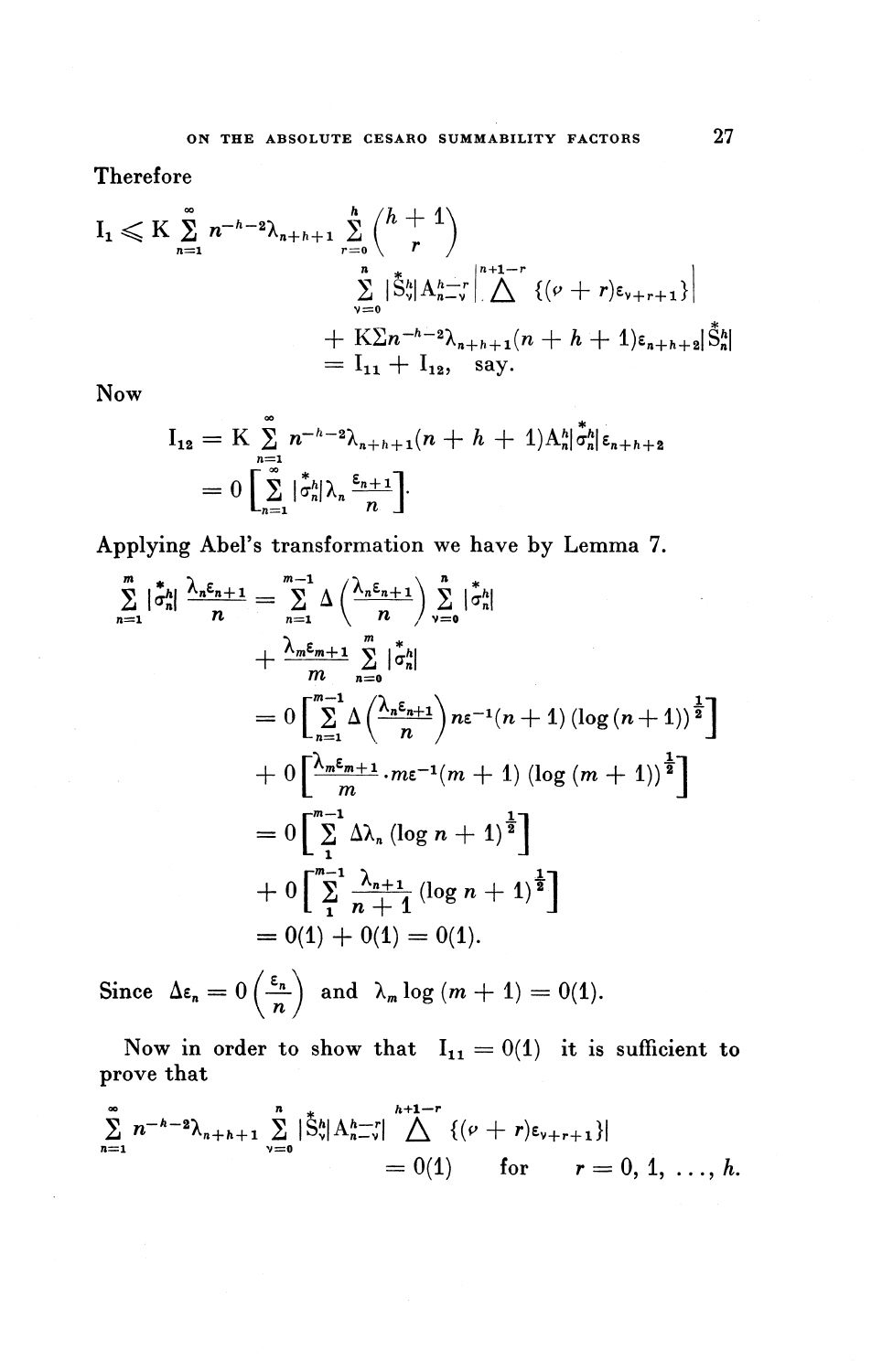The above expression is by lemma 8

$$
\sum_{\nu=1}^{\infty} |\tilde{S}_{\nu}^{h}| \Big|^{h+1-r} \{ (\rho + r) \epsilon_{\nu+r+1} \} \Big| \Big| \sum_{n=\nu}^{\infty} (n - \rho + 1)^{h-r} n^{-h-2} \lambda_{n+h+1} \Big|
$$
  
\n
$$
\leq K \sum_{\nu=1}^{\infty} |\tilde{S}_{\nu}^{h}| \lambda_{\nu+h+1} \Big|^{h+1-r} \{ (\rho + r) \epsilon_{\nu+r+1} \} \Big| \Big| \sum_{n=\nu}^{\infty} (n - \rho + 1)^{h-r} \cdot n^{-h-2} \Big|
$$
  
\n
$$
= 0 \Big( \sum_{\nu=0}^{\infty} |\tilde{S}_{\nu}^{h}| \lambda_{\nu+h+1} \frac{(\rho + 1)^{r-h} \epsilon_{\nu+1}}{\log (\rho + 1)} \rho^{-r-1} \Big),
$$
  
\n
$$
= 0 \Big( \sum_{\nu=0}^{\infty} |\tilde{\sigma}_{\nu}^{h}| (\rho + 1)^{r-h} \frac{\epsilon_{\nu+1}}{\log (\rho + 1)} \rho^{h-r-1} \lambda_{\nu+h+1} \Big)
$$
  
\n
$$
= 0 \Big( \sum_{\nu=0}^{\infty} |\tilde{\sigma}_{\nu}^{h}| \lambda_{\nu+h+1} \frac{\epsilon(\rho + 1)}{\rho \log \rho + 1} \Big)
$$
  
\n
$$
= 0(1),
$$

as shown in the proof of  $I_{12} = 0(1)$ . Hence

$$
\mathbf{I_1} = 0(1).
$$

Now we proceed to show that  $I_2 = 0(1)$ .

If p is an odd integer, then it is sufficient to show that

$$
(1.4.6) \quad k \sum_{n=1}^{\infty} n^{-h-2} \lambda_{n+h+1} \left| \sum_{\nu=1}^{n} A_{n-\nu}^h \epsilon_{\nu+1} (-1)^{\nu} \nu^{\rho} \right| < \infty,
$$

for  $1 \leqslant \rho \leqslant h$ .

By repeated partial summation we have

$$
\sum_{\nu=1}^n A_{n-\nu}^h \varepsilon_{\nu+1}(-1)^{\nu} \cdot \nu^{\rho} = \sum_{\nu=0}^n C_{\nu,\rho}^h \bigwedge^{h+1} (A_{n-\nu}^h \varepsilon(\nu+1)),
$$

where  $C^h_{n,\rho}$  is the  $n - th$  Cesaro sum of order h of the series  $\Sigma(-1)^v.\, \varphi^\circ.$ 

Also

$$
\begin{split}\n\bigwedge^{h+1} (A_{n-\nu}^{h} \varepsilon_{\nu+1}) &= \sum_{r=0}^{h+1} {h+1 \choose r} \bigwedge^{r} (A_{n-\nu}^{h}) \bigwedge^{h+1-r} \varepsilon_{\nu+r+1} \\
&= \sum_{r=0}^{h+1} {h+1 \choose r} A_{n-r}^{h-1-r} \bigwedge^{h+1-r} \varepsilon_{\nu+r+1} \\
&= \sum_{r=0}^{h} {h+1 \choose r} A_{n-r}^{h-1-r} \bigwedge^{h+1-r} \varepsilon_{\nu+r+1} + A_{n-\nu}^{-1} \varepsilon_{\nu+h+2}.\n\end{split}
$$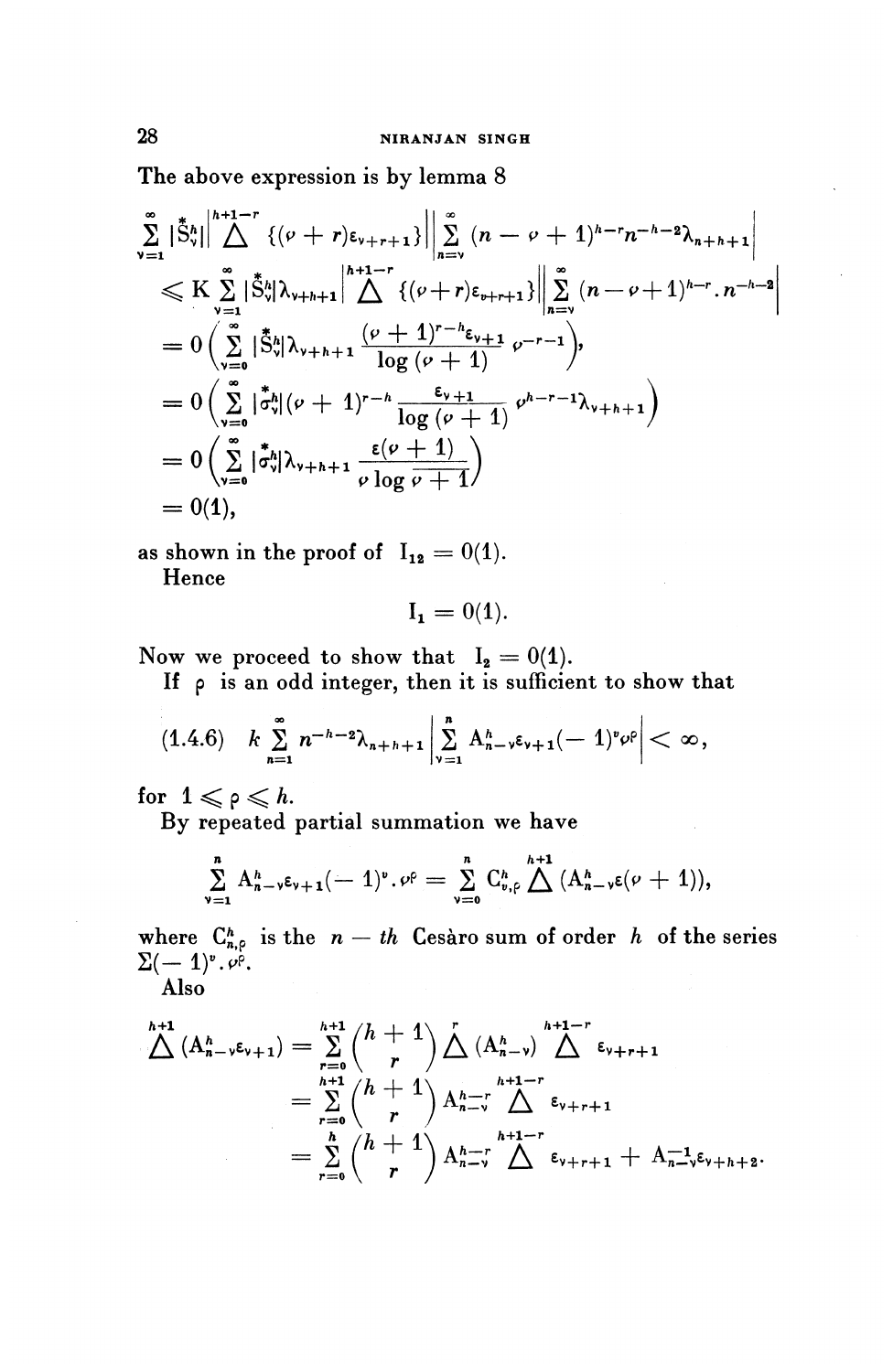Therefore

$$
\sum_{\nu=1}^{n} A_{n-\nu}^{h} \varepsilon_{\nu+1}(-1)^{\nu} \varphi^{\rho} = \sum_{r=0}^{h} {h+1 \choose r} \sum_{\nu=0}^{n} C_{\nu,\rho}^{h} A_{n-\nu}^{h-r} \bigwedge^{h+1-r} \varepsilon_{\nu+r+1} + \sum_{\nu=0}^{n} C_{\nu,\rho}^{h} A_{n-\nu}^{-1} \varepsilon_{\nu+h+2} + 0 \left( \sum_{\nu=0}^{n} \varphi^{h} (n-\varphi+1)^{h-r} \left| \bigwedge^{h+1-r} \varepsilon_{\nu+r+1} \right| \right) + 0(n^{h} \varepsilon_{n+h+2}),
$$

by lemma 1.

Therefore the expression in (1.4.6) is

$$
= 0 \left( \sum_{n=1}^{\infty} n^{-h-2} \lambda_{n+h+1} \sum_{\nu=0}^{n} \varphi^{h} (n-\nu+1)^{h-r} \Delta^{h-r+1} \psi_{\nu+r+1} \right) + 0 \left( \sum_{n=1}^{\infty} n^{-h-2} \lambda_{n+h+1} n^{h} \varepsilon_{n+h+2} \right) = 0 \left( \sum_{\nu=1}^{\infty} \varphi^{h} \Delta^{h-r+1} \sum_{n=\nu}^{\infty} (n-\nu+1)^{h-r} n^{-h-2} \lambda_{n+h+1} \right) + 0 \left( \sum_{n=1}^{\infty} \frac{\lambda_{n}}{n} \right) = 0 \left( \sum_{\nu=1}^{\infty} \varphi^{h} \Delta^{h-r+1} \varepsilon_{\nu+r+1} |\lambda_{\nu+h+1} \sum_{n=\nu}^{\infty} (n-\nu+1)^{h-r} n^{-h-2} \right) + 0(1) = 0 \left( \sum_{\nu=1}^{\infty} \varphi^{h} \Delta^{h-r+1} \varepsilon_{\nu+r+1} |\lambda_{\nu+h+1} \cdot \varphi_{\nu-r-1} \right) + 0(1) = 0 \left( \sum_{\nu=1}^{\infty} \varphi^{h-r-1} \frac{\varepsilon_{\nu+1} \lambda_{\nu}}{(\nu+1)^{h-r+1}} \right) + 0(1) = 0 \left( \sum_{\nu=1}^{\infty} \frac{\lambda_{\nu}}{\varphi} \right) + 0(1) = 0(1).
$$

This completes the proof of the theorem.

#### BIBLIOGRAPHY

- [1] Z. U. AHMAD, On the absolute Cesaro summability factors of a Fourier series, Jour. Indian Math. Soc., 26 (1962), 141-165.
- [2] L. S. Bosanquer and H. C. CHOW, Some remarks on convergence and summability factors, J. *London Math. Soc.,* 32 (1957), 73-82.
- [3] MIN-TEH CHENG, Summability factors of Fourier series, *Duke Math. Jour.,* **15** (1948), **17-27.**